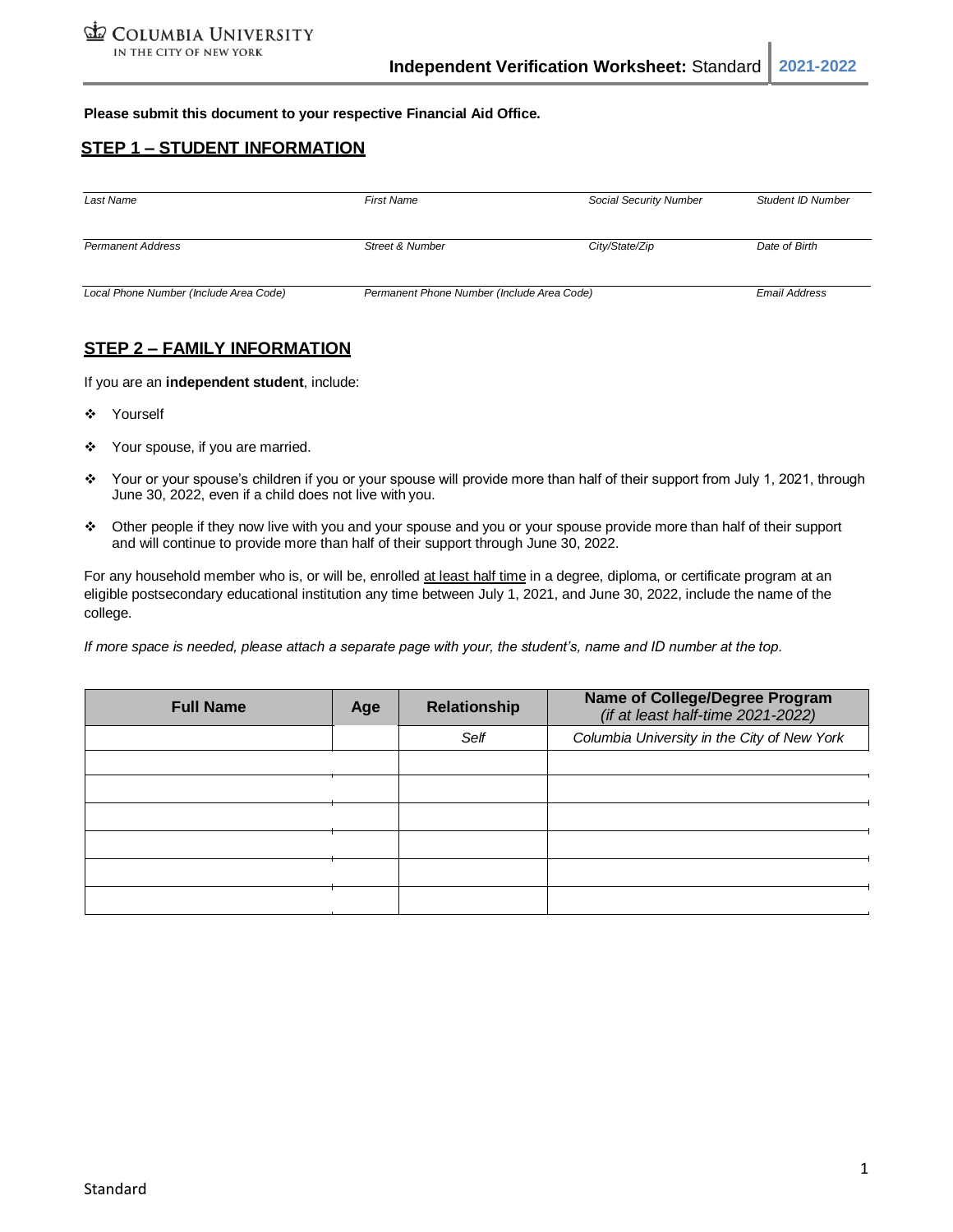COLUMBIA UNIVERSITY IN THE CITY OF NEW YORK

*Student Last Name: \_\_\_\_\_\_\_\_\_\_\_\_\_\_\_\_\_\_\_\_\_\_\_\_\_\_\_\_\_\_\_\_\_\_\_\_\_\_\_\_\_\_\_\_\_\_\_\_\_\_\_\_\_\_\_\_\_\_\_\_\_\_\_\_\_\_\_\_\_\_\_*

| STEP 3 – STUDENT & SPOUSE TAX TRANSCRIPT & INCOME INFORMATION                                                                                                                                                                                                                                                                                                                                |  |  |  |  |
|----------------------------------------------------------------------------------------------------------------------------------------------------------------------------------------------------------------------------------------------------------------------------------------------------------------------------------------------------------------------------------------------|--|--|--|--|
| Complete this section if you and/or your spouse filed or will file a 2019 income tax return, or if you and/or your spouse will not<br>file and are not required to file with the IRS or other relevant tax authority. The best way to verify income from your 2019 US<br>Federal tax return is by using the IRS Data Retrieval Tool (IRS DRT) that is part of FAFSA on the Web at FAFSA gov. |  |  |  |  |
| Check the box that applies to your 2019 income tax return:<br>It may be appropriate to select multiple boxes if you and your spouse have different responses to the elections below.                                                                                                                                                                                                         |  |  |  |  |
| You and/or your spouse have used the IRS DRT in <i>FAFSA on the Web</i> to transfer 2019 IRS income tax return information<br>into your FAFSA.                                                                                                                                                                                                                                               |  |  |  |  |
| You and/or your spouse have not yet used the IRS DRT in FAFSA on the Web, but will use the tool to transfer 2019 IRS<br>income tax return information into the student's FAFSA once the 2019 IRS income tax return has been filed.                                                                                                                                                           |  |  |  |  |
| You and/or your spouse are <i>unable or choose not to use the IRS DRT in FAFSA on the Web</i> , and instead will provide a<br>2019 Tax Return Transcript(s) or a signed copy of your 2019 income tax return and applicable schedules from the<br>IRS or other relevant tax authority.                                                                                                        |  |  |  |  |
| You and/or your spouse will not file and are not required to file a 2019 income tax return. Provide documentation from the<br>IRS or other relevant tax authority dated on or after October 1, 2020 that indicates a 2019 income tax return was not filed<br>with the IRS or other relevant tax authority. Select below:                                                                     |  |  |  |  |
| Check here if you and your spouse, if married were not employed and had no income earned from work in 2019                                                                                                                                                                                                                                                                                   |  |  |  |  |
| Check here if you and/or your spouse were employed and had income earned from work in 2019                                                                                                                                                                                                                                                                                                   |  |  |  |  |
| Name of student and/or spouse who will not file and are not required to file a 2019 income tax return with the IRS or<br>other relevant tax authority.                                                                                                                                                                                                                                       |  |  |  |  |
|                                                                                                                                                                                                                                                                                                                                                                                              |  |  |  |  |

### **Complete the table below only if you and/or your spouse did NOT file taxes and earned income in 2019:**

List below the names of all employers and the amount earned from each employer in 2019. You must provide an IRS W-2 or equivalent document for each source of income from employment listed.

| <b>Source of Income</b><br>(Fill out for you and/or your spouse who did NOT file taxes) | <b>Amount Earned</b><br>in 2019 |  |
|-----------------------------------------------------------------------------------------|---------------------------------|--|
|                                                                                         |                                 |  |
|                                                                                         |                                 |  |
|                                                                                         |                                 |  |
| <b>TOTAL</b>                                                                            |                                 |  |